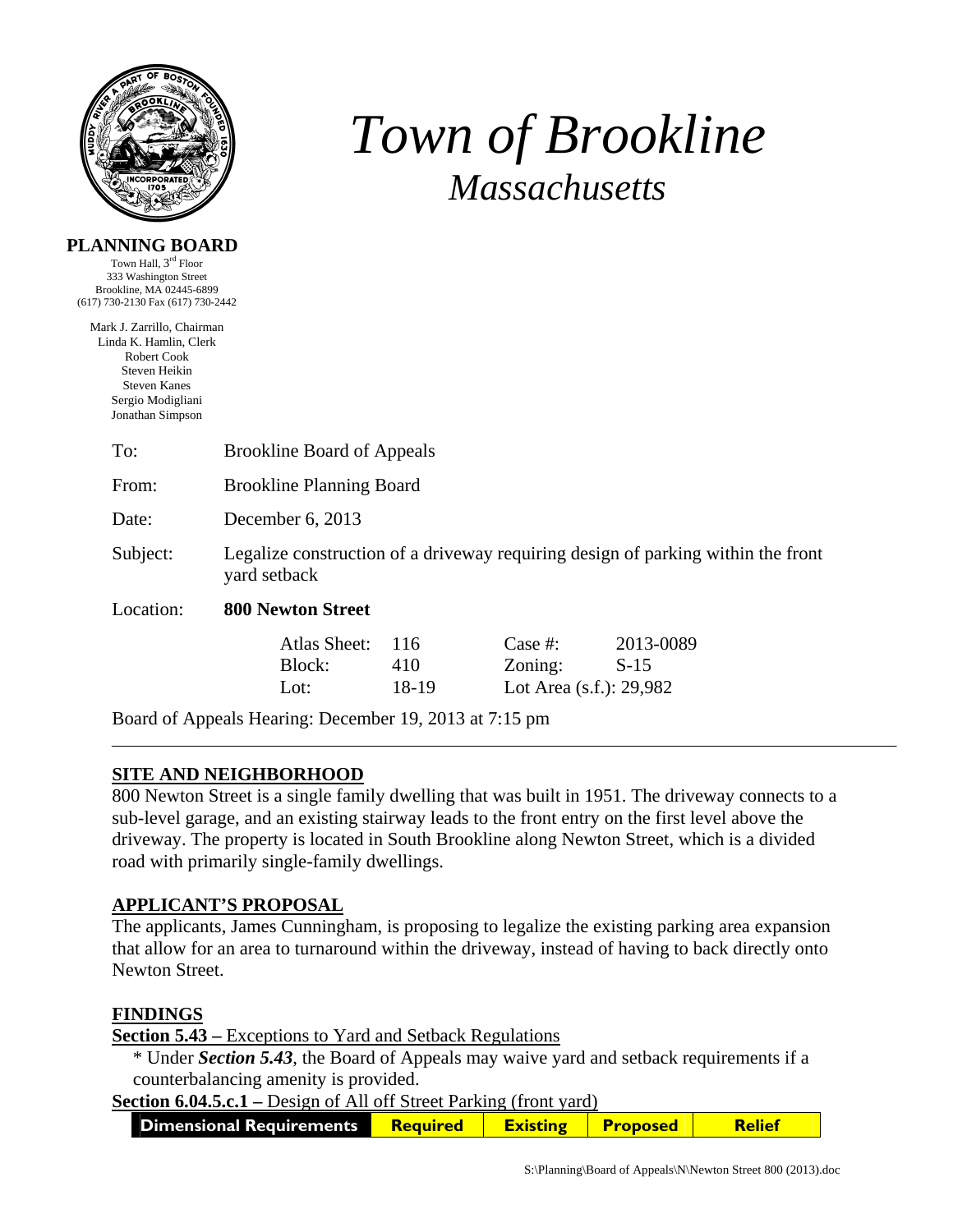| <b>Parking Area Setback</b> |  | Special |
|-----------------------------|--|---------|
|                             |  |         |

\*The driveway expansion could be used for parking and therefore requires relief, which can be granted through a special permit if a counterbalancing amenity is provided.

## **PLANNING BOARD COMMENTS**

The Planning Board supports the requested relief to allow the applicant to retain the existing driveway as it is currently constructed. The applicant states that the addition parking area allows for a turnaround area for the dwelling, and the inhabitants of the dwelling do not have to back onto Newton Street. The Planning Board feels that this request is minimal and will not negatively impact the neighborhood. The Board recommends that the applicant install additional landscaping as a counterbalancing amenity.

### **Therefore, the Planning Board recommends approval of the site plan by VTP Associates, Inc., dated 8/29/13, subject to the following conditions:**

- 1. Prior to the issuance of a building permit, the applicant shall submit a final site plan subject to the review and approval of the Assistant Director of Regulatory Planning.
- 2. Prior to the issuance of a building permit, the applicant shall submit a final landscape plan indicating all counterbalancing amenities, subject to the review and approval of the Assistant Director of Regulatory Planning.
- 3. There shall be no permanent parking within the front yard setback.
- 4. Prior to the issuance of a building permit, the applicant shall submit to the Building Commissioner for review and approval for conformance to the Board of Appeals decision: 1) a final site plan stamped and signed by a registered engineer or land surveyor; 2) final building elevations; and 3) evidence that the Board of Appeals decision has been recorded at the Registry of Deeds.